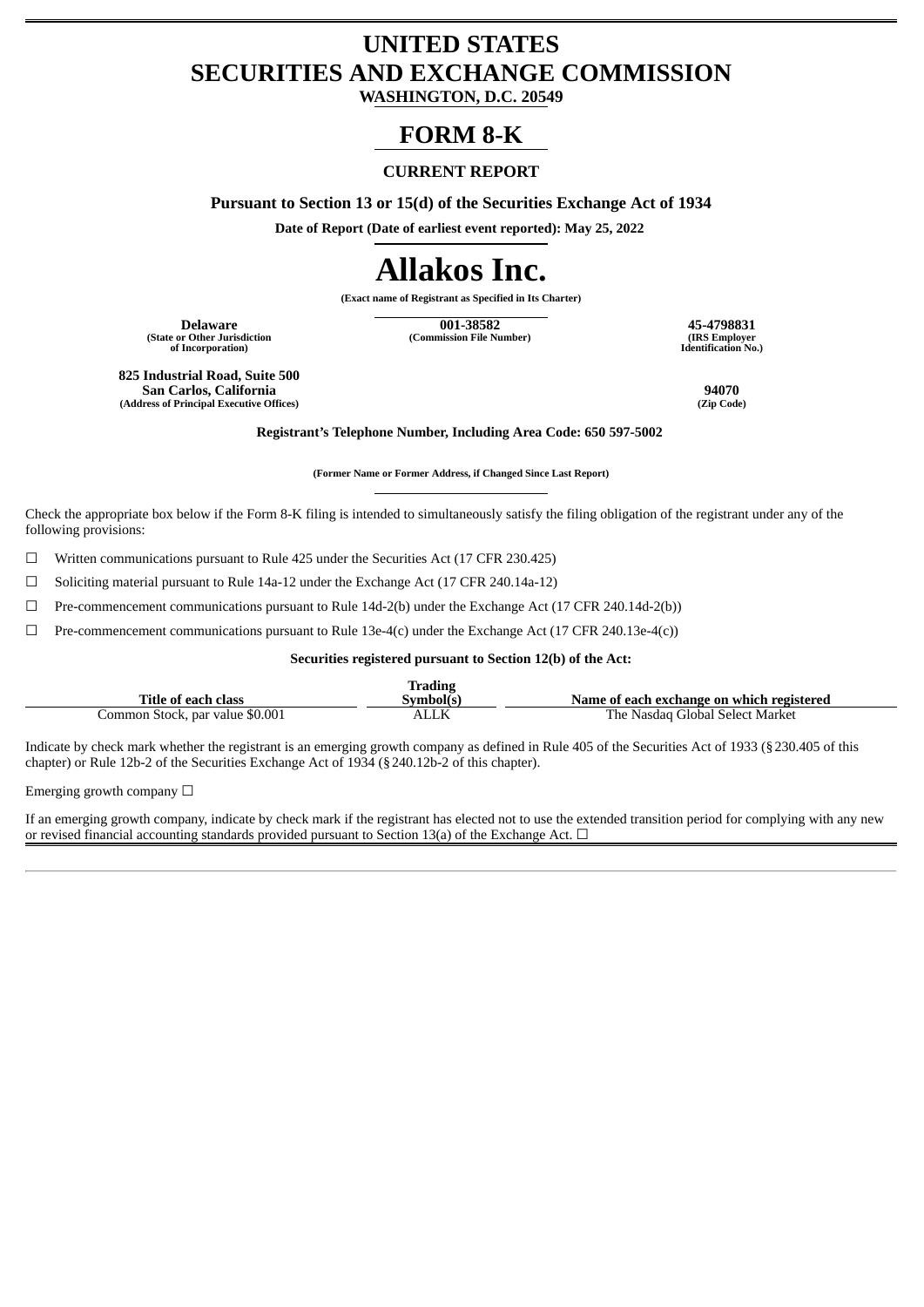#### **Item 5.07 Submission of Matters to a Vote of Security Holders.**

On May 25, 2022, Allakos Inc. (the "Company") held its 2022 Annual Meeting of Stockholders ("2022 Annual Meeting"). At the 2022 Annual Meeting, the Company's stockholders voted on two proposals, each of which is described in more detail in the Company's proxy statement on Schedule 14A filed with the Securities and Exchange Commission on April 14, 2022. There were 54,760,992 shares of the Company's common stock outstanding as of March 28, 2022, the record date for the determination of the stockholders entitled to notice of, and to vote at, the 2022 Annual Meeting. A total of 38,260,095 shares were present in person or by proxy at the 2022 Annual Meeting, representing 69.87% of the outstanding common stock entitled to vote. The voting results are presented below.

#### **Proposal 1: Election of Directors**

The Company's stockholders elected each of the following nominees to serve as a Class I director of the Company for a three-year term expiring at the Company's 2025 Annual Meeting of Stockholders, or until such director's successor is duly elected and qualified, or until his earlier death, resignation, disqualification or removal.

| <b>Nominees</b>         | For        | Withheld   | <b>Broker Non-Votes</b> |
|-------------------------|------------|------------|-------------------------|
| Robert Alexander, Ph.D. | 28,927,919 | 3,670,111  | 5,662,064               |
| Steven P. James         | 21,665,317 | 10,932,713 | 5,662,064               |

#### **Proposal 2: Ratification of Independent Registered Public Accounting Firm**

The Company's stockholders ratified the appointment of Ernst & Young LLP as the Company's independent registered public accounting firm for the fiscal year ending December 31, 2022.

| For        | Against | Abstain | <b>Broker Non-Votes</b>  |
|------------|---------|---------|--------------------------|
| 38,210,096 | 29,534  | 20,464  | $\overline{\phantom{m}}$ |
|            |         |         |                          |